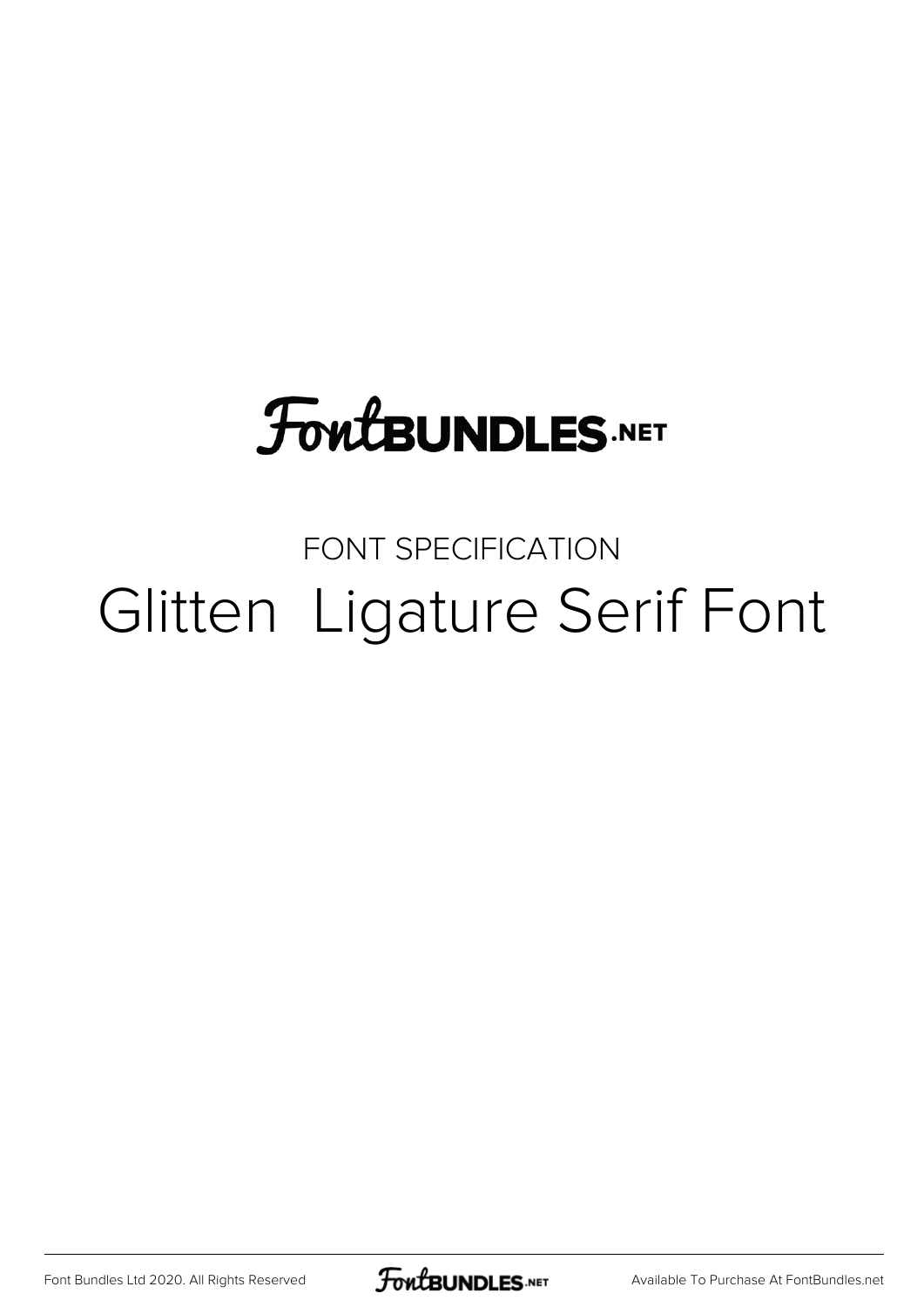#### Glitten Standard - Regular

**Uppercase Characters** 

### ABCDEFGHIJKLMNOP **QRSTUVWXYZ**

Lowercase Characters

### abcdefghijklmnopqrstu **VWXYZ**

**Numbers** 

#### 0123456789

Punctuation and Symbols



All Other Glyphs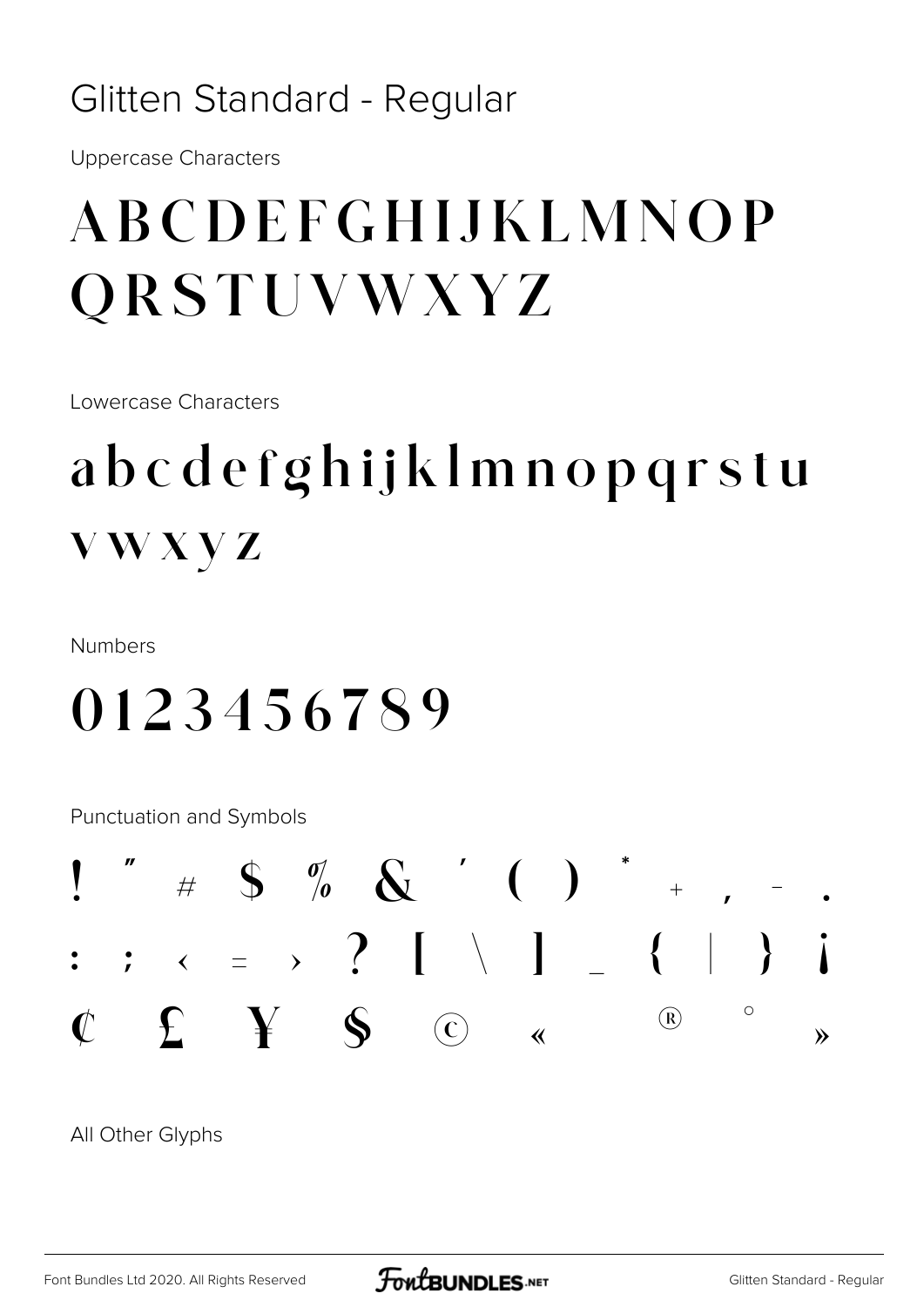# À Á Â Ã Ä Å Æ Ç È É Ê Ë Ì Í Î Ï Ð Ñ Ò Ó Ô Õ Ö × Ø Ù Ú  $\hat{U}$   $\hat{U}$   $\hat{Y}$   $\hat{B}$   $\hat{a}$   $\hat{a}$   $\hat{a}$   $\hat{a}$   $\hat{a}$   $\hat{a}$ å æ ç è é ê ë ì í  $\hat{\mathbf{i}}$   $\hat{\mathbf{i}}$   $\hat{\mathbf{n}}$   $\hat{\mathbf{o}}$   $\hat{\mathbf{o}}$   $\hat{\mathbf{o}}$   $\hat{\mathbf{o}}$   $\hat{\mathbf{o}}$   $\vdots$  $\phi$  ù ú û ü ý ÿ  $\ddot{Y}$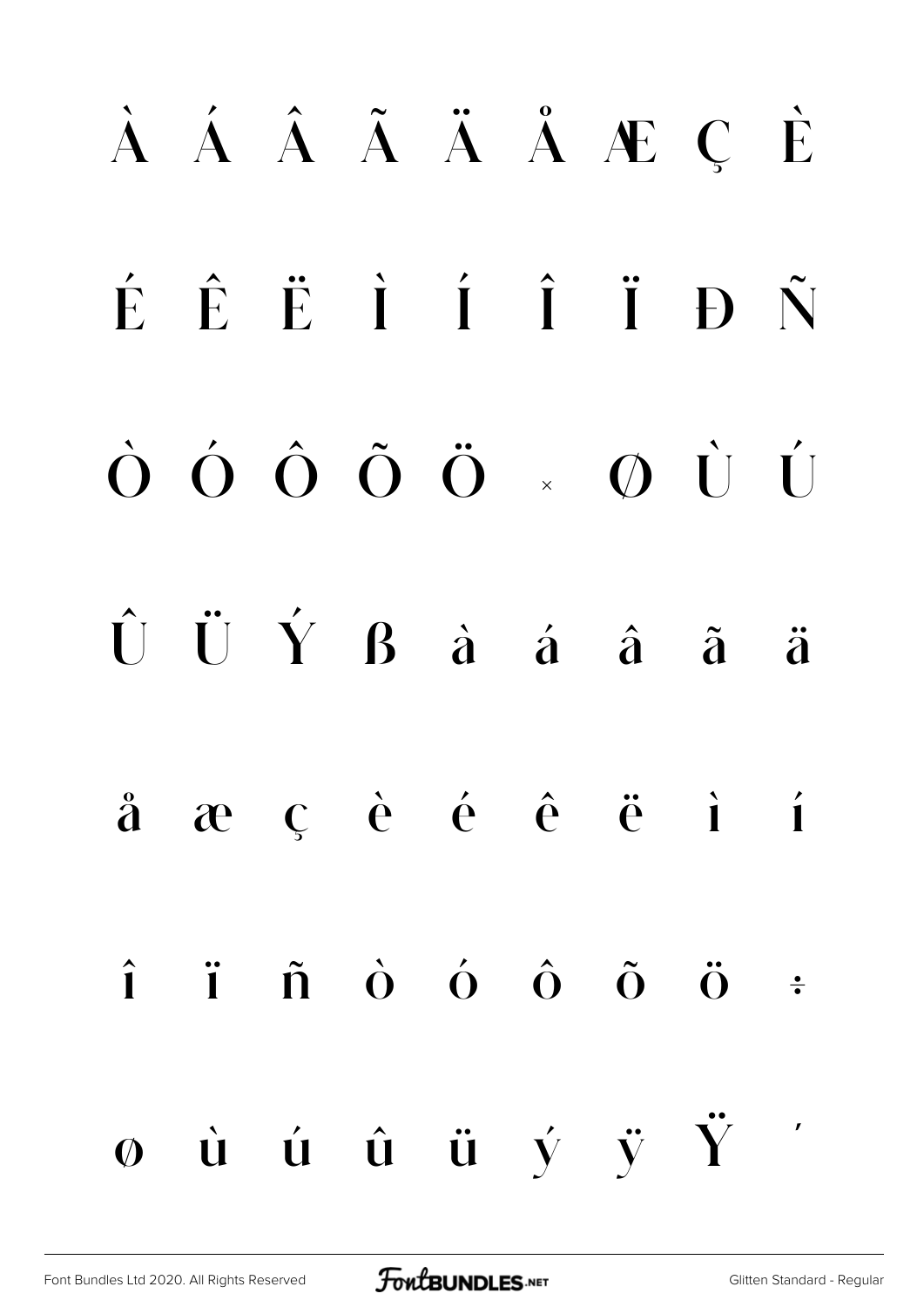#### $\mathbf{r}$   $\mathbf{r}$   $\mathbf{r}$   $\mathbf{r}$  $\mathbf{r}$  ...  $\epsilon$  ij it

#### jj ff fi fl ffi  $\boxtimes$

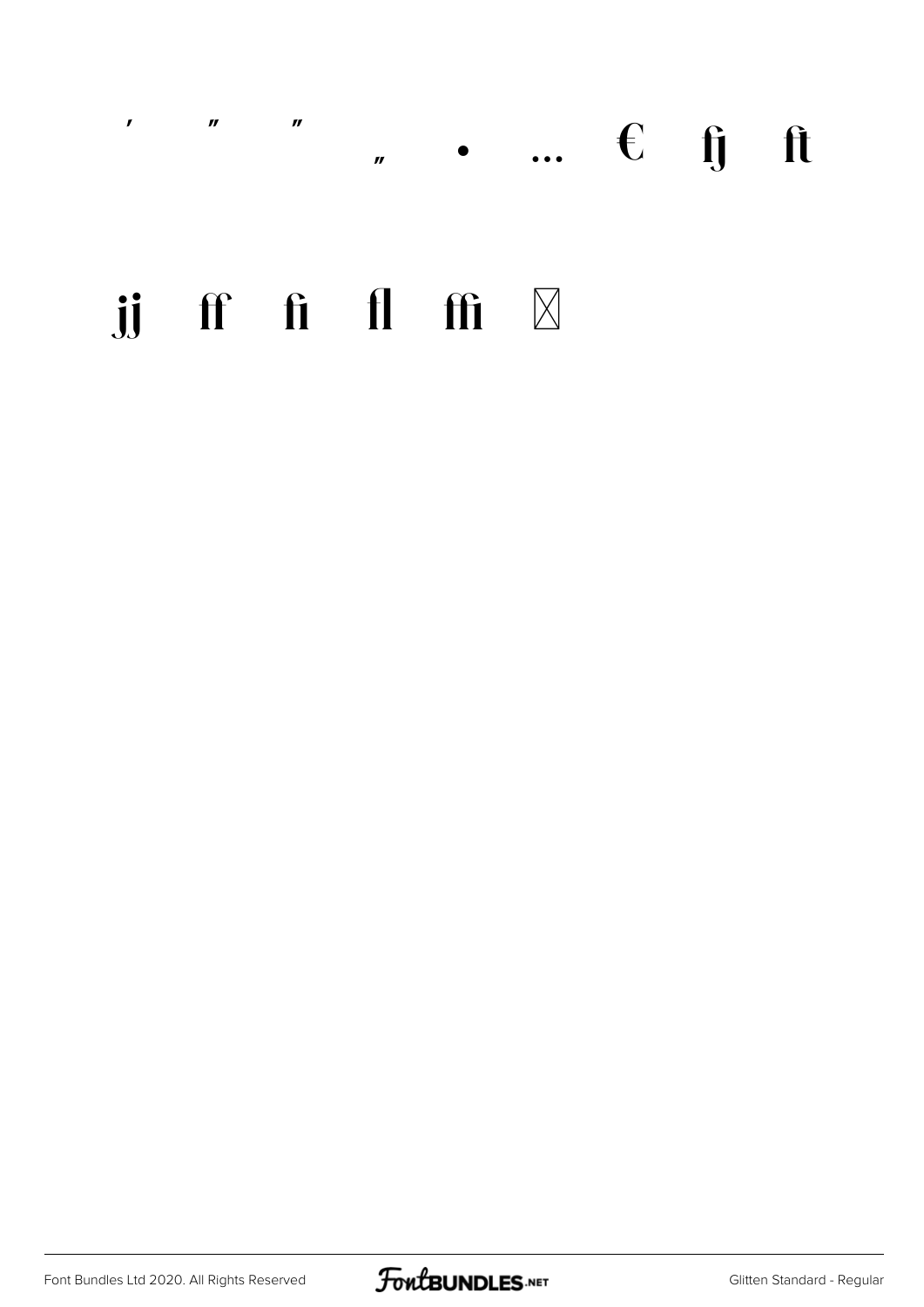#### **GLITTEN ALL CAPS - Regular**

**Uppercase Characters** 

### ABCDEFGHLIKLMNOP ORSTUVWXYZ

Lowercase Characters

### ABCDEFGHIJKLMNOP QRSTUVWXYZ

Numbers

#### 0123456789

Punctuation and Symbols



All Other Glyphs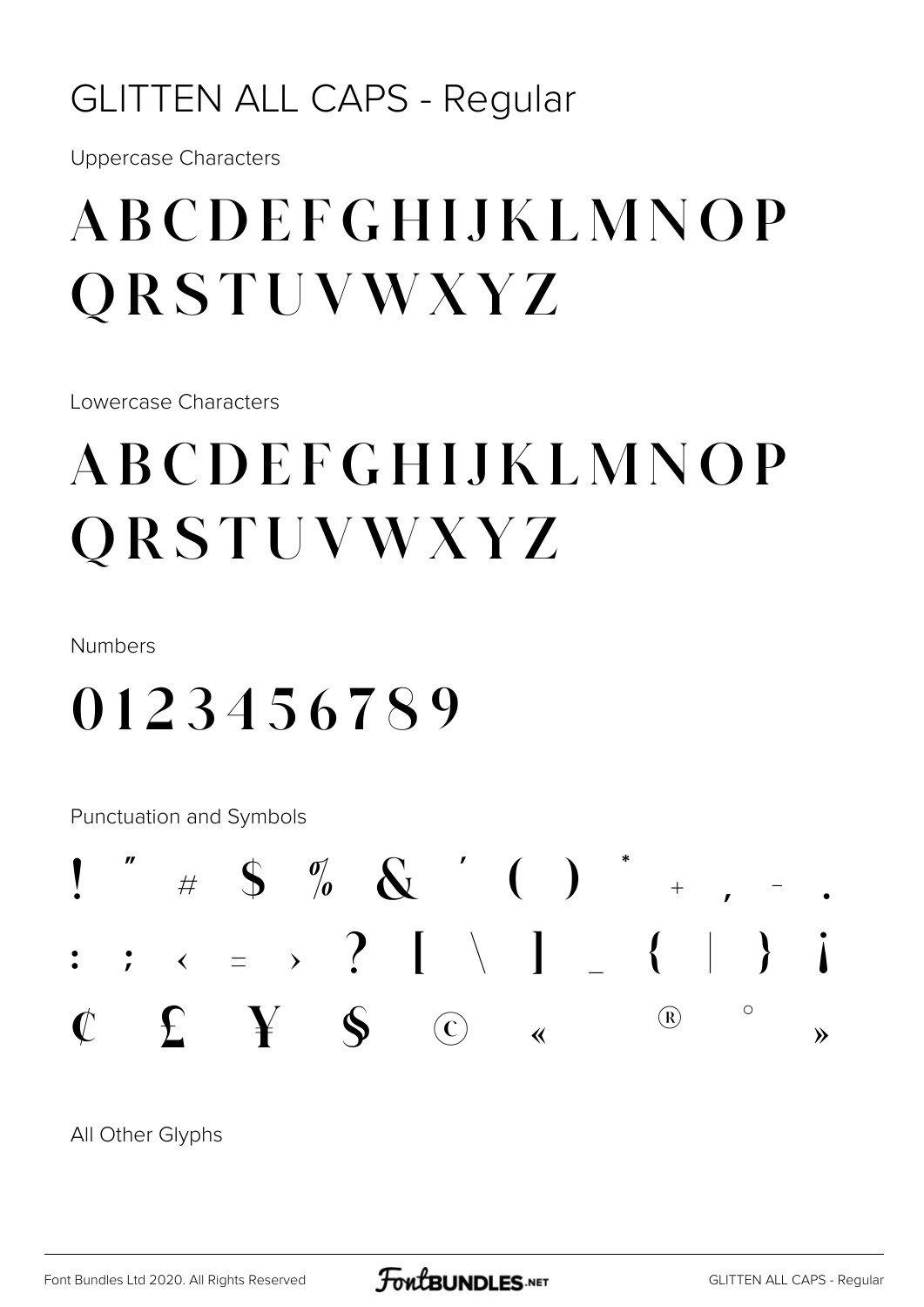# À Á Â Ã Ä Å Æ Ç È É Ê Ë Ì Í Î Ï Ð Ñ Ò Ó Ô Õ Ö × Ø Ù Ú Û Ü Ý ß à á â ã ä å æ ç è é ê ë ì í  $\hat{I}$   $\hat{I}$   $\hat{N}$   $\hat{O}$   $\hat{O}$   $\hat{O}$   $\hat{O}$   $\hat{O}$   $\vdots$ ø ù ú û ü ý ÿ Ÿ '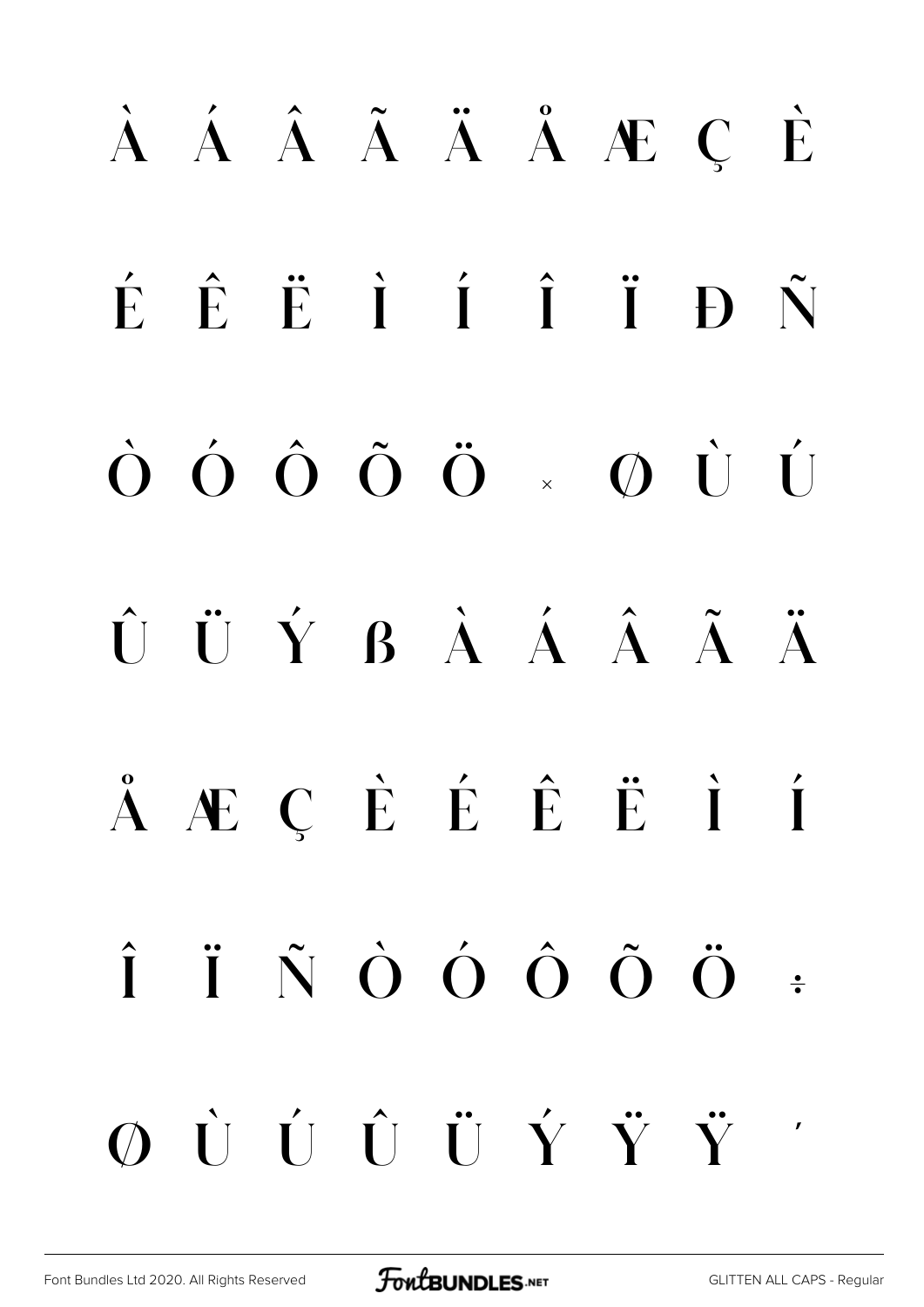## **KE MENER F KAKE KI** KOKUJA JE JH JI JK JL JO **IU N @ RA RE RI RO RR RU** FMFNER FY KA KE KI KO KU IA IE IH II IK IL IO IU N

 $\mathbf{u}$ 

 $\mathbf{u}$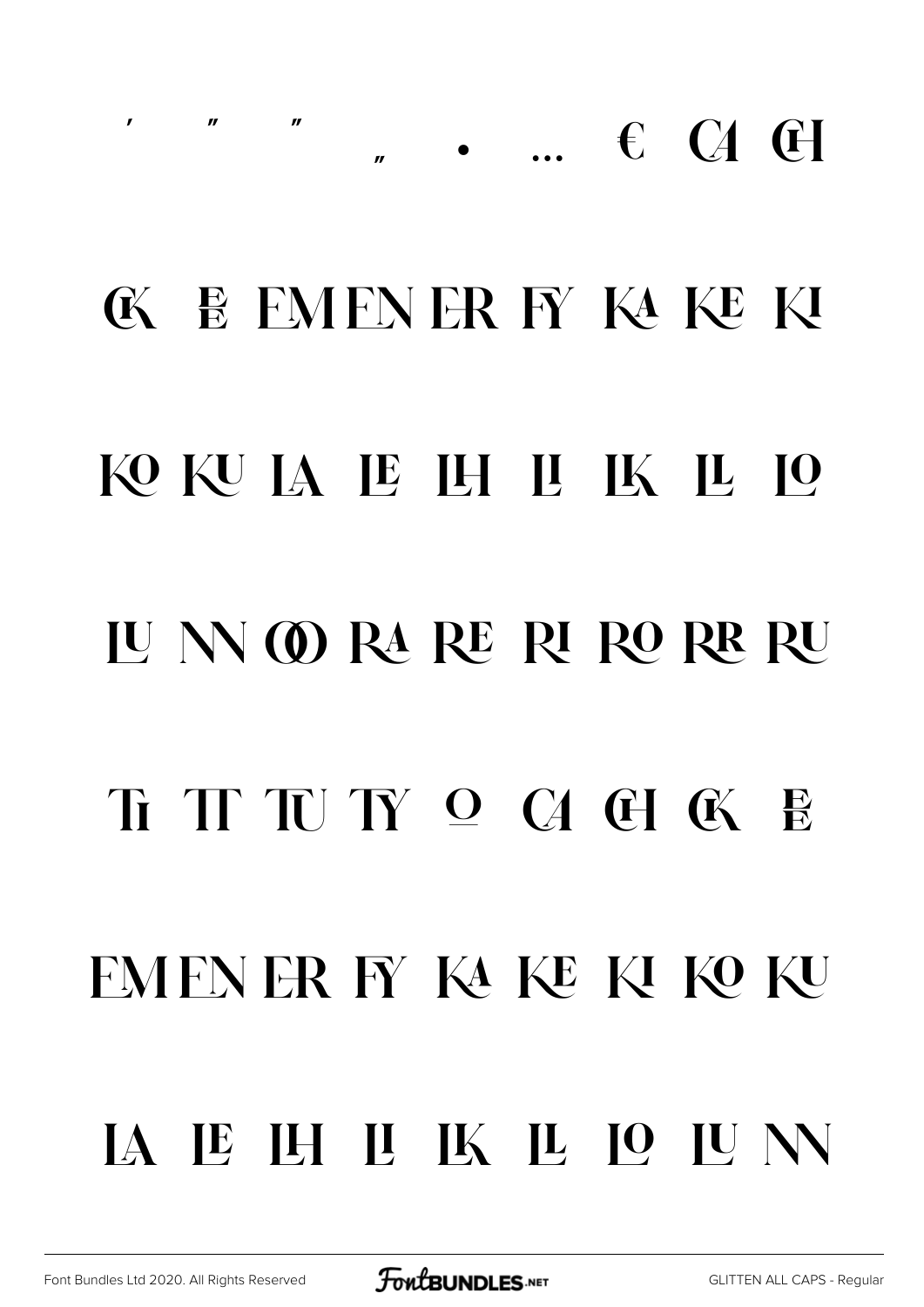#### **OO RA RE RI RO RE RU Ti TT**

TUTY O X

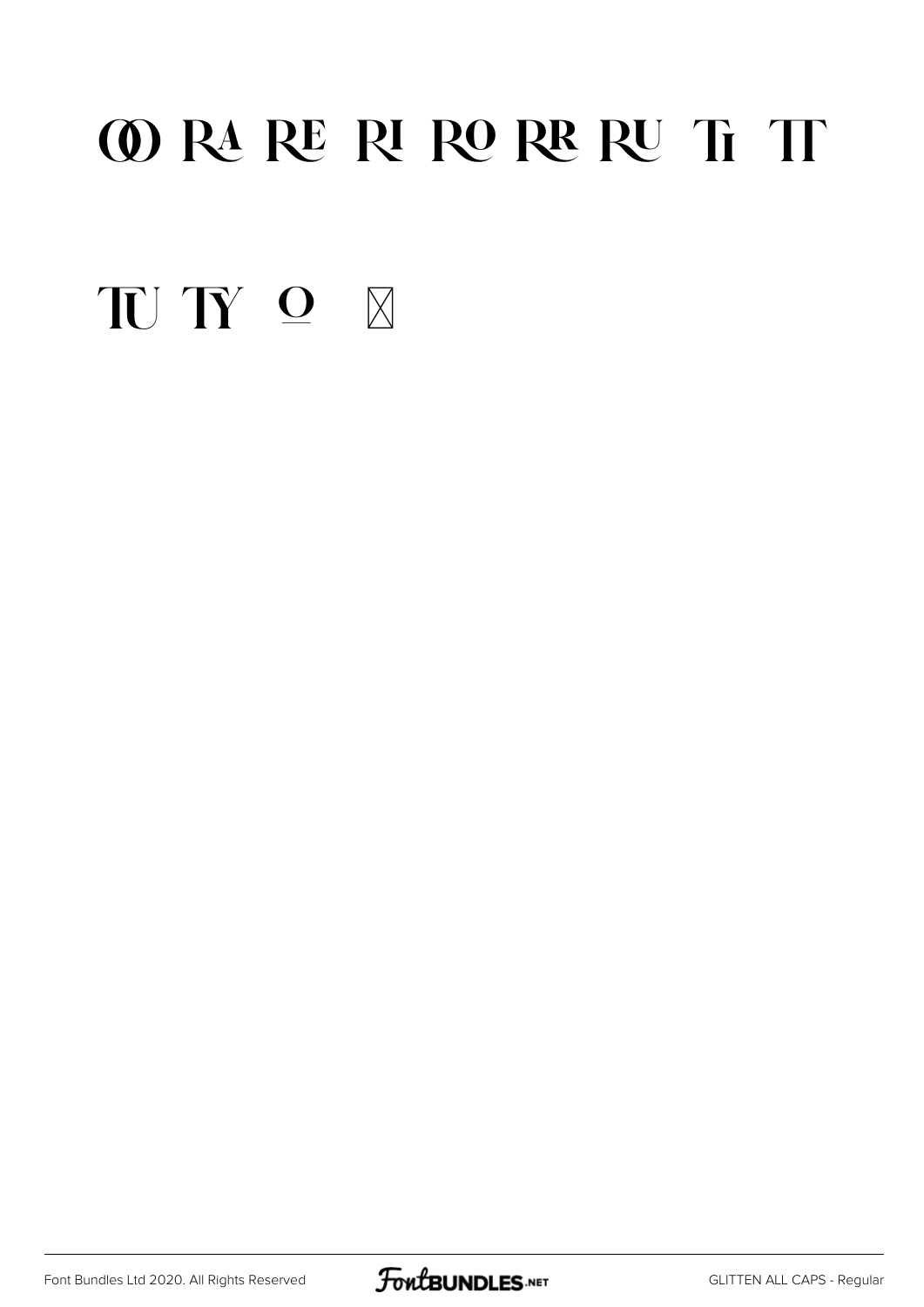#### Glitten - Regular

**Uppercase Characters** 

### ABCDEFGHIJKLMNOP **QRSTUVWXYZ**

Lowercase Characters

#### abcdefghijklmnopqrstu **VWXVZ**

Numbers

#### 0123456789

Punctuation and Symbols



All Other Glyphs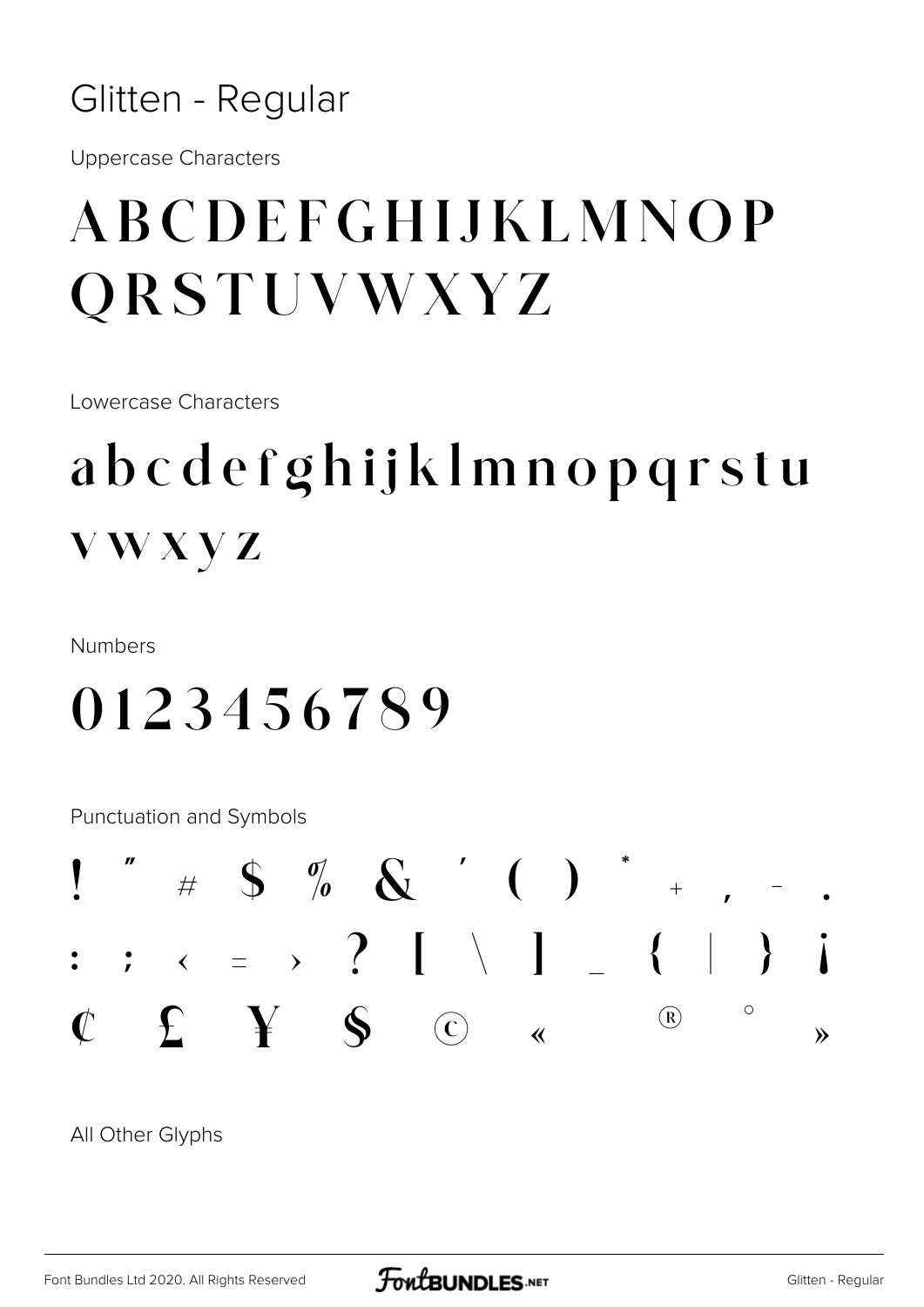# À Á Â Ã Ä Å Æ Ç È É Ê Ë Ì Í Î Ï Ð Ñ Ò Ó Ô Õ Ö × Ø Ù Ú  $\hat{U}$   $\hat{U}$   $\hat{Y}$   $\hat{B}$   $\hat{a}$   $\hat{a}$   $\hat{a}$   $\hat{a}$   $\hat{a}$   $\hat{a}$ å æ ç è é ê ë ì í  $\hat{\mathbf{i}}$   $\hat{\mathbf{i}}$   $\hat{\mathbf{n}}$   $\hat{\mathbf{o}}$   $\hat{\mathbf{o}}$   $\hat{\mathbf{o}}$   $\hat{\mathbf{o}}$   $\hat{\mathbf{o}}$   $\vdots$  $\phi$  ù ú û ü ý ÿ Ÿ '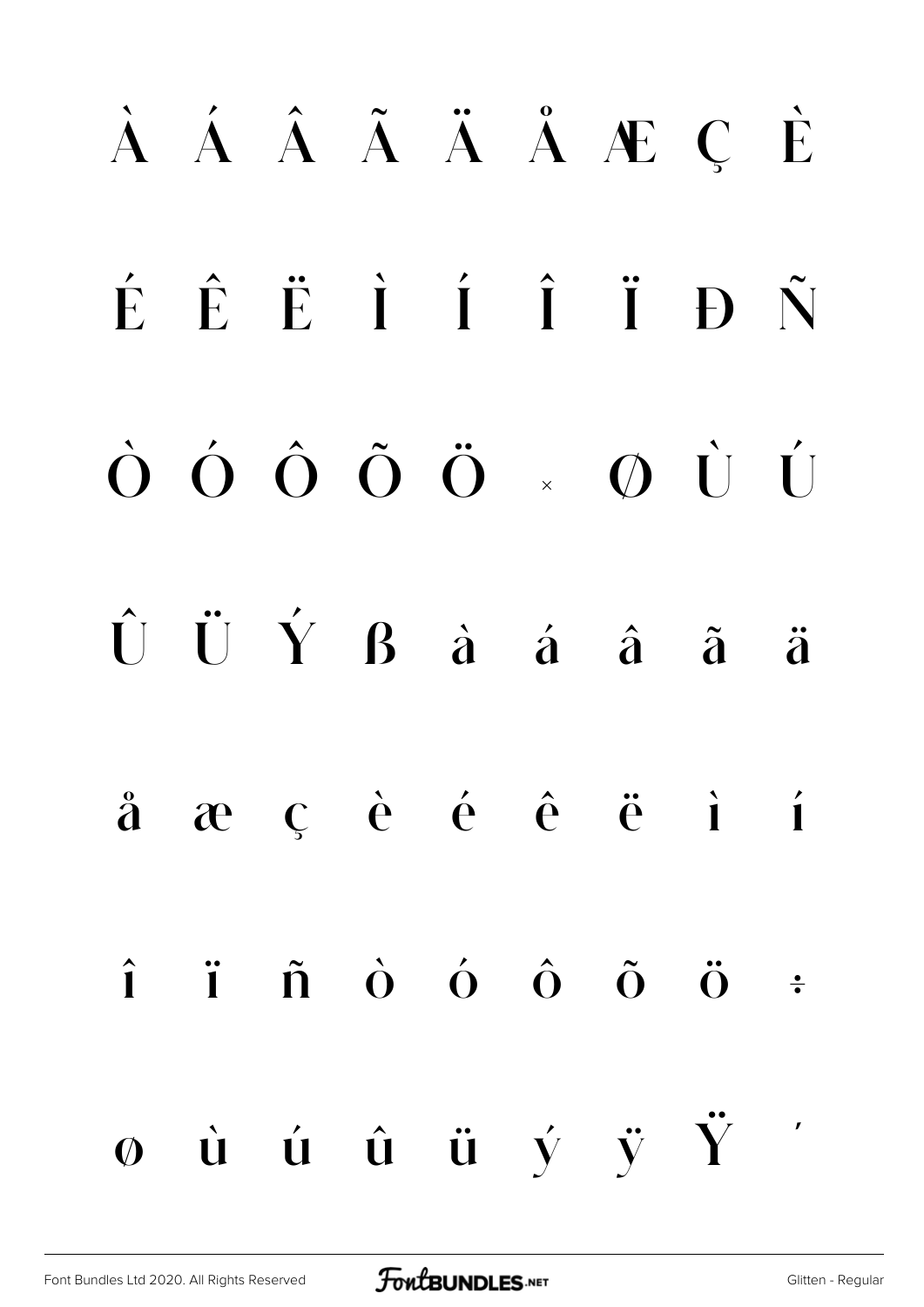## $\mathbf{r}$  ,  $\mathbf{r}$  ,  $\mathbf{r}$  ,  $\mathbf{r}$ " • ... € CA CH **K E FMFNER FY KAKE KI** KO KU JA JE JH JI JK JL JO JUNORA RERIRORR RU  $\pi$  T T  $\pi$   $\sigma$  ab ah ak am an ap ar at cb ch ck cm cn cp cr ct di eb eh ek em en